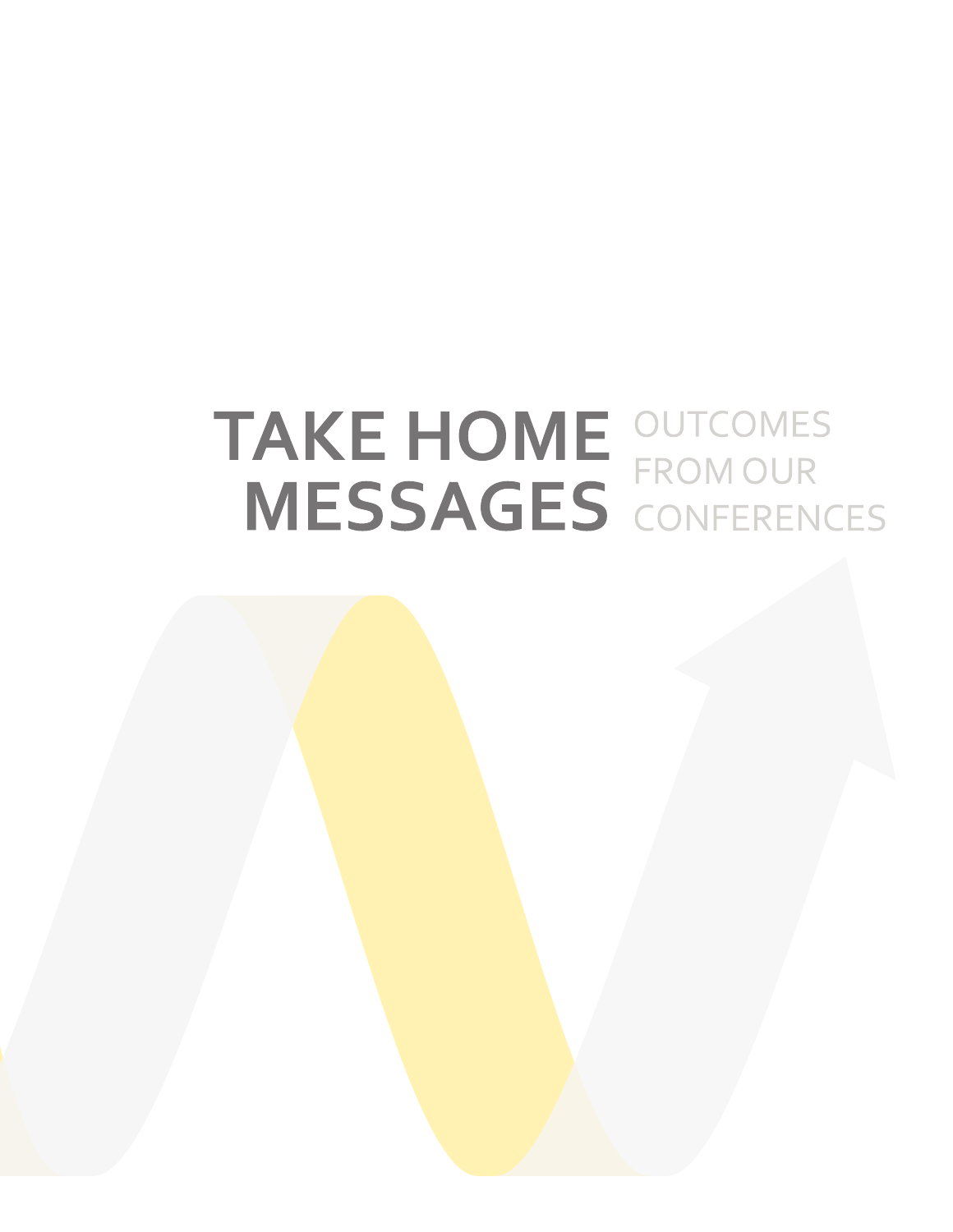# VENUE DATE

| $\overline{3}$ | <b>AVEIRO</b><br>PORTUGAL       | September<br>2015 |
|----------------|---------------------------------|-------------------|
| 4              | <b>MUNICH</b><br><b>GERMANY</b> | April<br>2016     |
| 5              | <b>BLED</b><br><b>SLOVENIA</b>  | November<br>2016  |
| 6              | <b>TZUBA</b><br><b>ISRAEL</b>   | November<br>2017  |
| 7              | <b>RIGA</b><br>LATVIA           | June<br>2018      |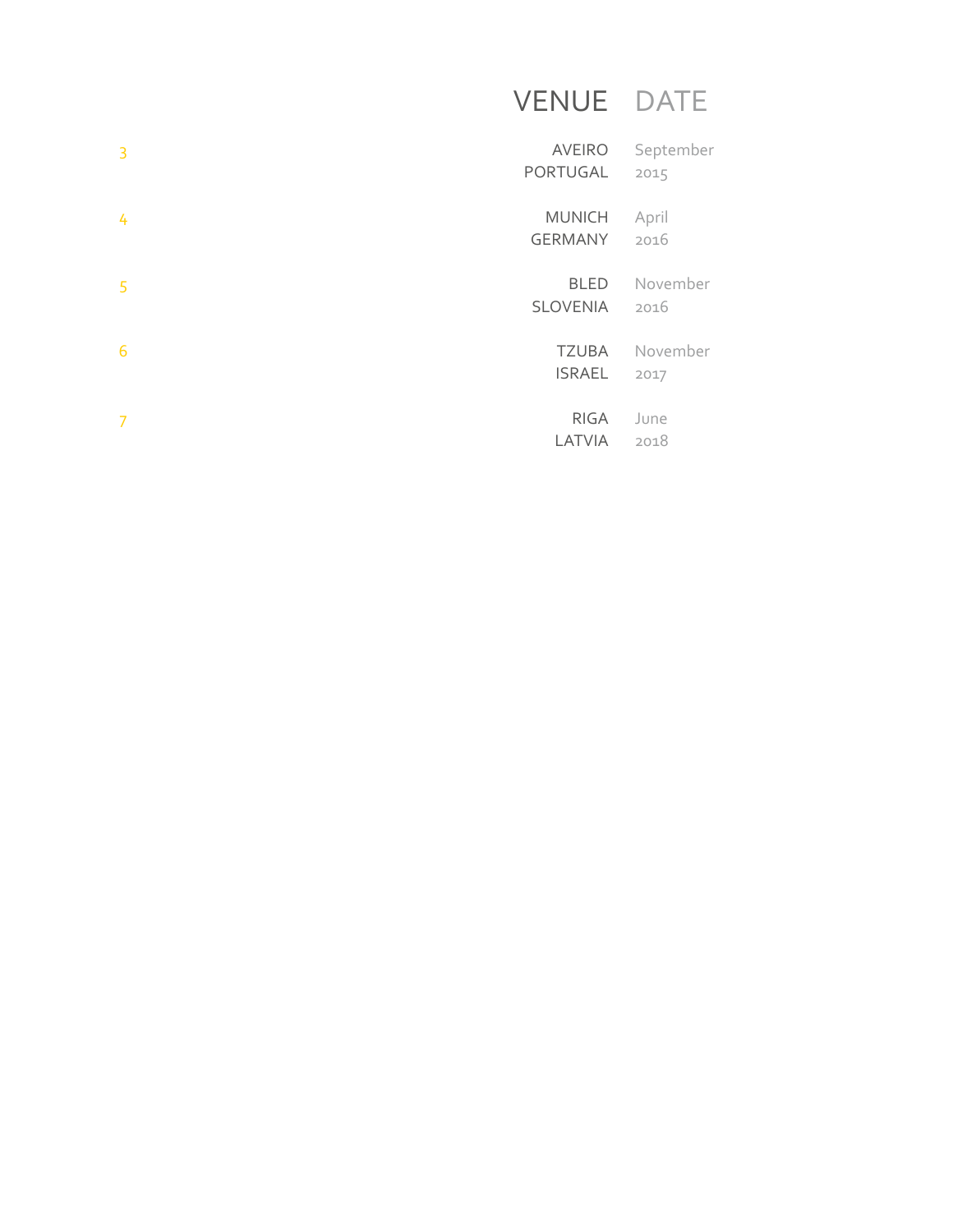## **AVEIRO, PORTUGAL**

#### September, 2015

#### INVITED EXPERTS

Robert Witik (Nestle)

<span id="page-2-0"></span>Active and intelligent fibre-based packaging: Outlook from a brand owners perspective

Fatima Pocas (Escola Superior de Biotecnologia Universidade Católica Portuguesa) Safety aspects related to paper use for food contact materials and packages

> Natalie Lavoine (University of Tokyo) Active and Intelligent food-packaging in Japan: An overview

#### **FOR SOCIETY**

- A&I pack are beneficial for consumer
- A&I limits over-pack and save high value material: the food
- A&I are present since decades in other place in the world for fresh and safe products
- A&I can favor interconnectivity: your packaging has a message for you.

#### **FOR INDUSTRY**

- More communication towards consumers is expected
- You should consider the whole supply chain benefit
- A&I could help in anti-counterfeiting
- A&I pack is not only for food
- Retailer should be able to show packaging will be better otherwise you will not pay for that. ("It is really good Mister Consumer")
- The more packages is primary, the more benefit it is. The primary pack is the pack they need. We need that fibre-based become primary pack.
- Consumers: they don't really know what they want since they have it. We should show they can have it and they need it. We need to engage the new generation

- How to insert NFC technology in a costly effective way?
- Work on second shelf life solution
- Legislation should be keep in mind: no need to
- We are all consumers: if you will never buy this packaging, forget it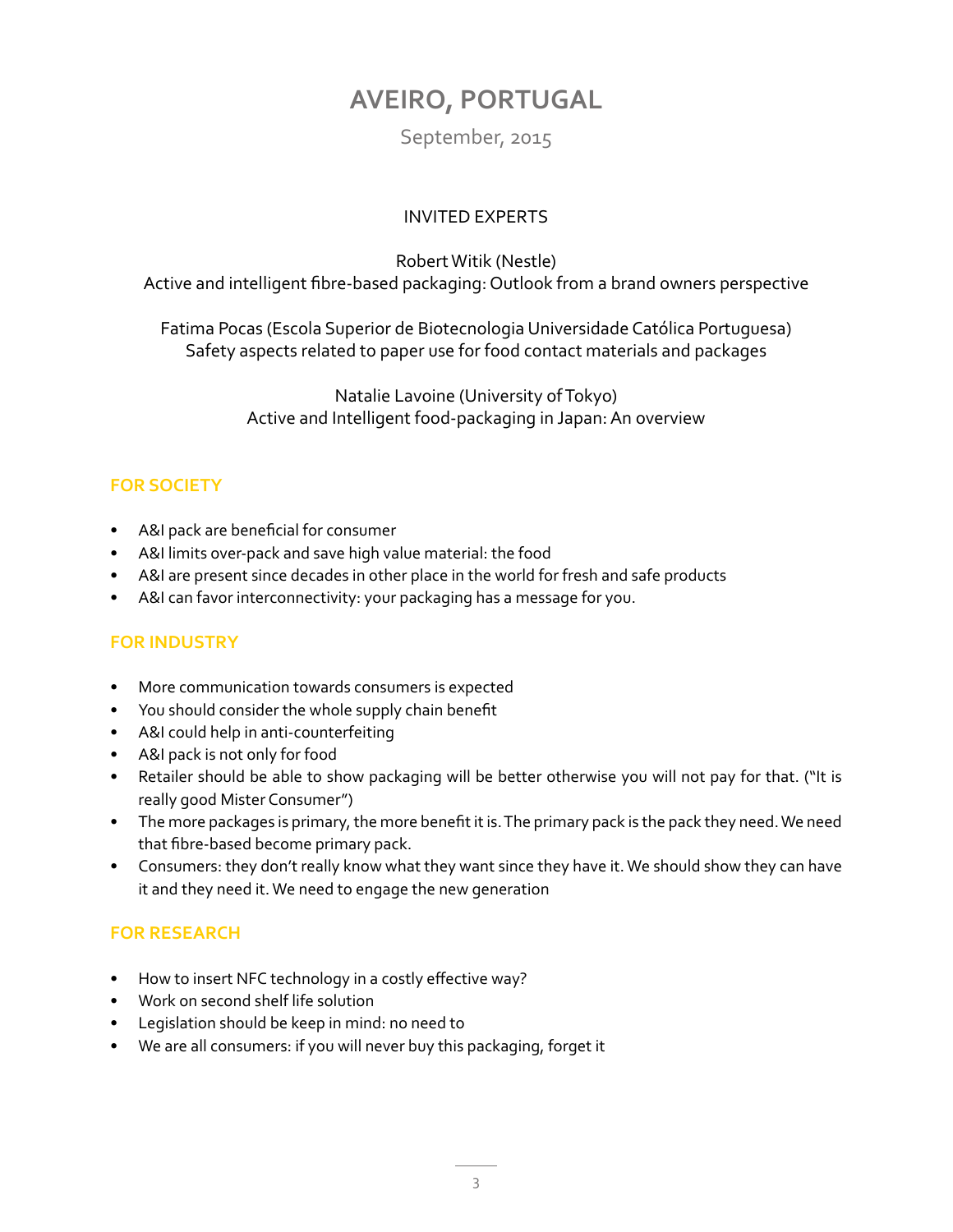## <span id="page-3-0"></span>**MUNICH, GERMANY**

April, 2016

#### INVITED EXPERTS

#### Simo Siitonen (Stora Enso) Market

Sara Limbo (University of Milan) Food safety and food contact legislation

> Steve Brabbs (DuPont) Challenges in implementation

#### **FOR SOCIETY**

- Society and even packaging industry is still not enough informed about beneficial aspect of A&I packaging. Most of them don't know what it is and what for it is.
- A&I packaging are beneficial for consumer but not only for them, it is beneficial in whole value chain.
- There is the primary shelf life but also the secondary shelf life should be considered and could be very useful for consumer.
- A&I packaging limits over-pack and save high value material: the food
- Packaging can be fun (functional inks, lighting, augmented reality).

#### **FOR INDUSTRY**

- 47 companies are involved but still not enough during meetings: how to improve?
- Barrier is key for fibre-based systems to compete plastic in active packaging!
- How can we convince consumer about cost increase?
- A&I packaging are sometimes used but not identified.
- We should not be so strict with definitions. As soon as value added is provided to packaging, it could be considered as an intelligent packaging
- The data that companies can collect via smartphone app will allow paying more for packaging.

- ActInPak is a multidisciplinary actions: food scientist, chemist, paper processing, plastic processing, packaging, printing - we should remind basics before any discussions.
- Technology description should be precise when we discussed together.
- We need to collaborate more between food scientist and materials scientist.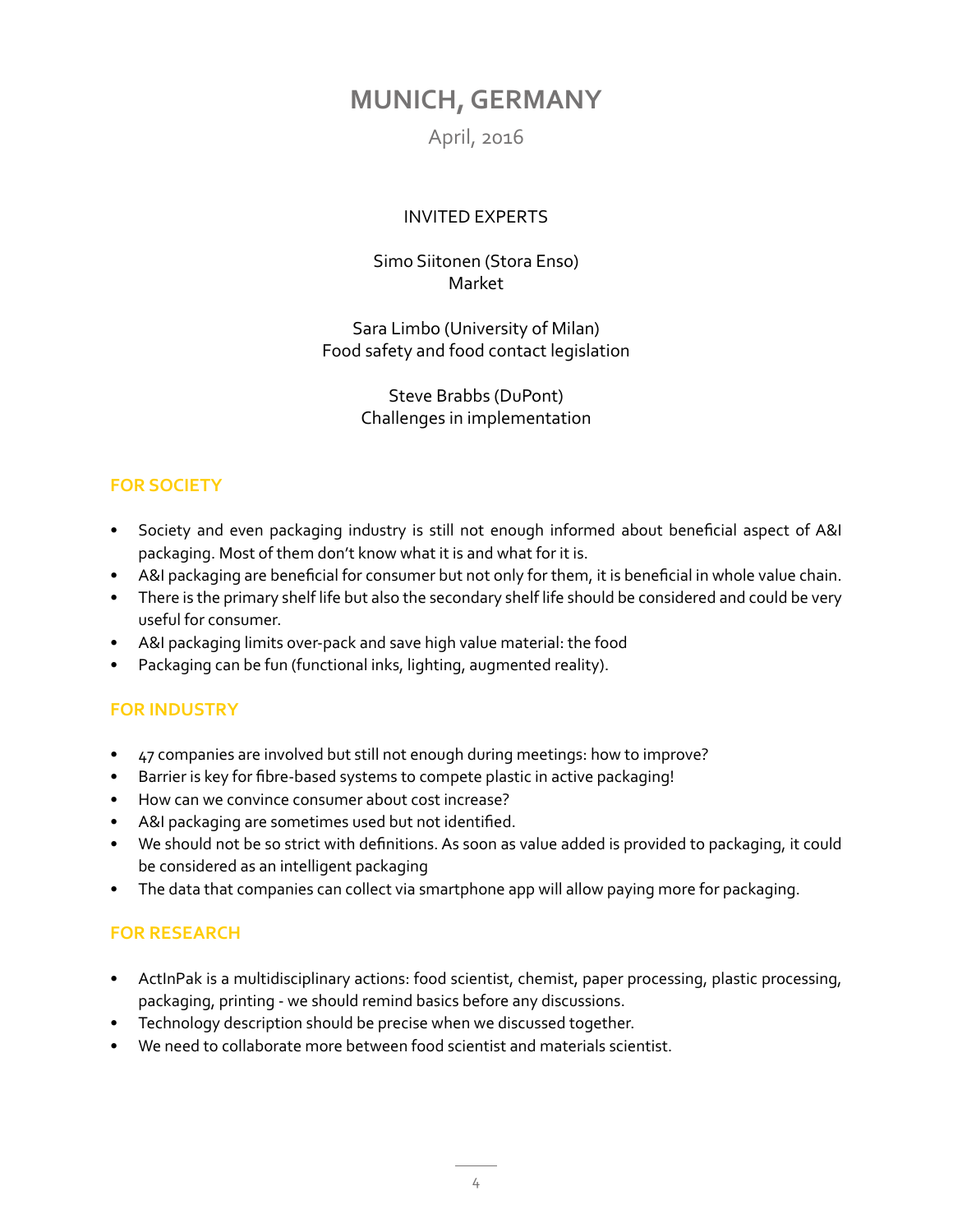## **BLED, SLOVENIA**

#### November, 2016

#### INVITED EXPERTS

#### <span id="page-4-0"></span>Andrew Manly (AIPIA, Netherlands) Market introduction of active and intelligent packaging by AIPIA members

#### Tal Ben-Shalom (Melodea, Israel) Nano Crystalline Cellulose (NCC), Bio-building blocks for tomorrow's materials

#### **FOR SOCIETY**

• Society and even packaging industry is still not enough informed about A&I packaging. We need to reach out to them on different levels (general public, industry, etc)

#### **FOR INDUSTRY**

- How can we more involve the industrial partners?
- Industry seems to prefer fleshed out technologies, so we should talk to integrator of bits and pieces to prepare the right level of readiness. However, it is unknown to the research partners who the integrator of bits and pieces, and thus the best partner for us to talk to is.

#### **FOR RESEARCH**

• Social scientists views are welcome to grab the whole picture and get more involved with society.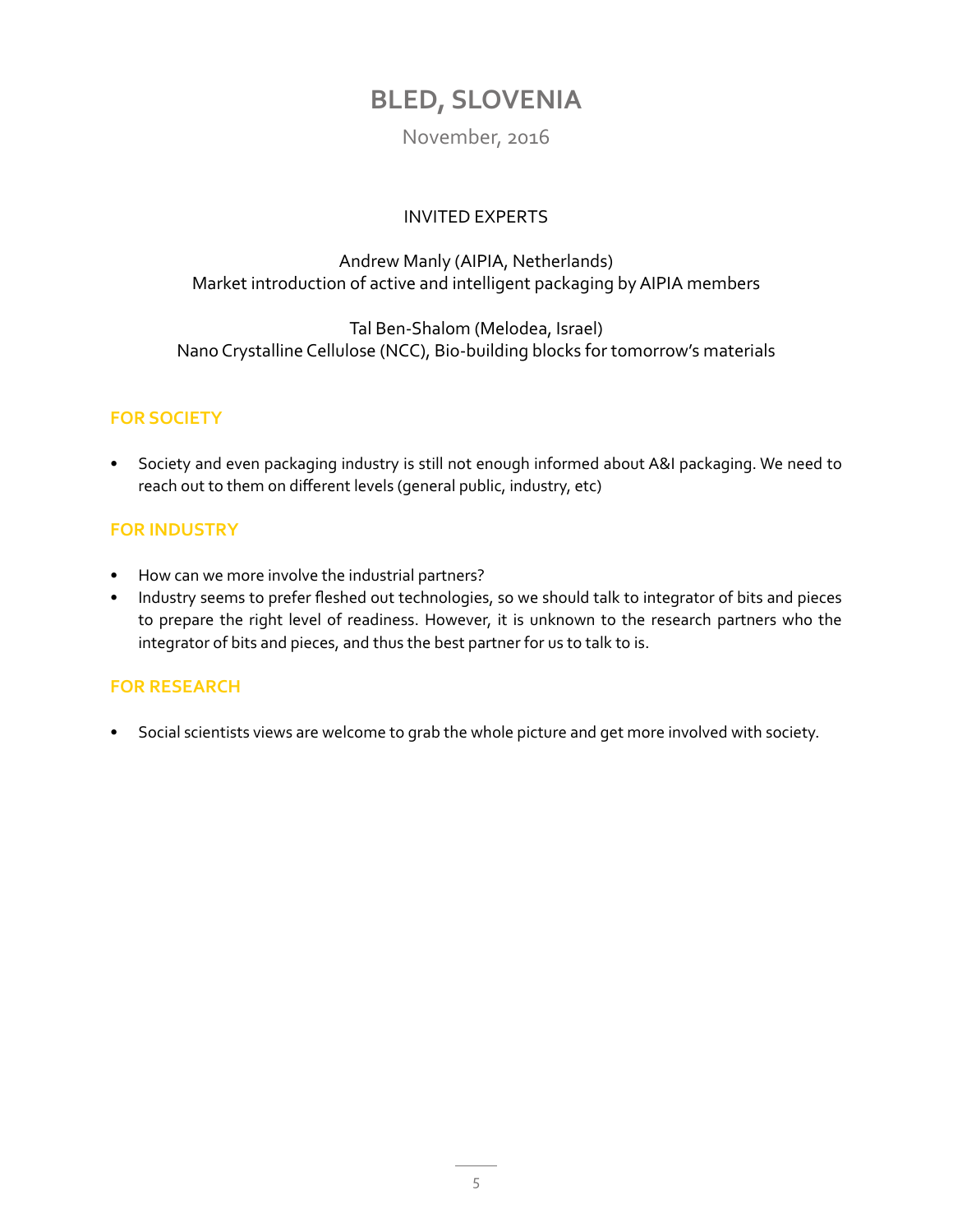## **TZUBA, ISRAEL**

November, 2017

#### INVITED EXPERTS

<span id="page-5-0"></span>Shira Rosen (Strauss Group, Israel) Potential of Active and Intelligent Packaging for users

Eduardo Aires (Art Director Whitestudio, Portugal) Materials versus Art

Ron Nabarro (Huaqiao university China, Detao Master Academy China, Ageinnovation China, Ageculture Israel) When you design your packages are seniors on your mind?

Liron Tzanhany (Food experience Designer & Strategist, Food Forma studio, Lecturer at Holon institute of Technology (HIT)) Food concepts - between emotion and function

#### **FOR SOCIETY**

- There is a gap between research and industry but also between industry and consumers with a lack of awareness of what is AIP.
- Our society is changing with the increase of elderly people.
- It is not how old they are but how they are old.

#### **FOR INDUSTRY**

- You should adapt packaging to generation: millennials want sustainable vs baby boomers want easy opening.
- Organic and local food are not necessarily interested in AIP.
- Packaging design to "creating wonder out of basic".
- The decision comes now from friend recommendation, they should share your product with others but be careful with viral.
- Baby boomers are a new generation and spent 48% of their budget in non-essential with about 7trillions\$ /year.

- A scale of packaging consumer perception is under construction and will be expanded.
- Information is important : communication.
- You should propose a nonexclusive design vs inclusive design.
- Industry designer are part of the packaging equation.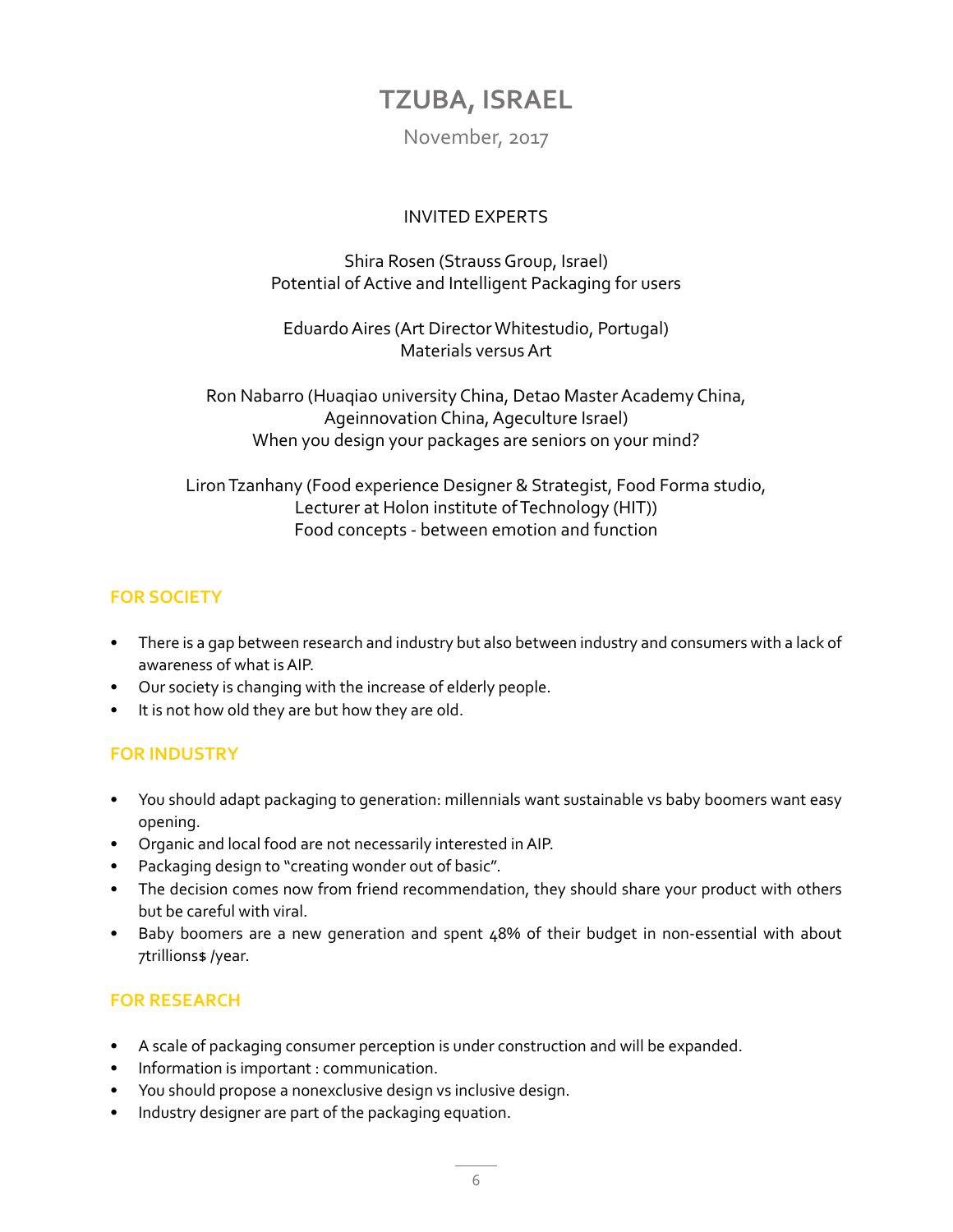## **RIGA, LATVIA**

#### June, 2018

#### INVITED EXPERTS

#### <span id="page-6-0"></span>Jori Ringman (CEPI, Belgium) Active and intelligent? The paper industry looks in the mirror

#### Olga Munroe (The Retail Institute and Andy Lima, Leeds Beckett University) Active & Intelligent ackaging for future connected consumer

#### **FOR SOCIETY**

- Can we join forces with the digitalisation?
- Smartphone and internet changed the way we act immensely.
- 35% of in-store purchases are influenced by media, for example because people orientate online, or because they buy online. So how are packaging lining up with this?
- Means of production & changes in society need to come together.

#### **FOR INDUSTRY**

- Clearer, non-interpretable, communication of the benefits of active and intelligent features
- Any print is space on packaging, which costs money, so it can be a barrier to include enough info on the A&I characteristics.

- Dissemination of scientific results is important, but communication of the results outside the scientific network is maybe even more important to create awareness and understanding.
- It is important to integrate trends in research activities; only 30% of research will be successful